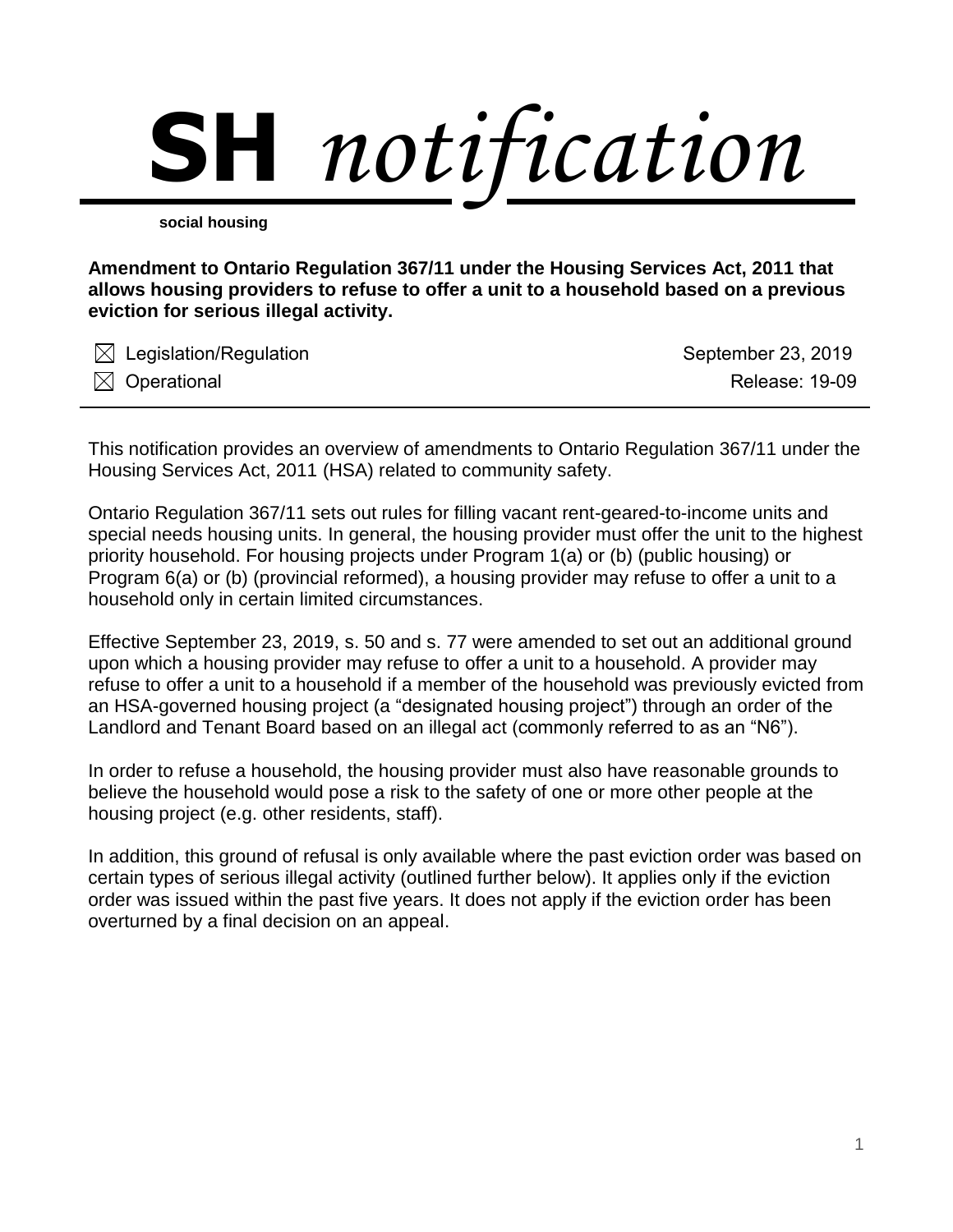## **What types of illegal activity does the rule address?**

The new ground of refusal applies only where there was a previous eviction order based on an illegal act involving one or more of the following:

- Production, trafficking, or possession for the purpose of trafficking an illegal drug;
- Illegal production, distribution or sale of cannabis;
- Physical violence or attempted physical violence against another person;
- Physical harm, attempted physical harm, or a risk of physical harm to another person;
- Human trafficking; or
- Use of threats to, intimidation of, and harassment of another person.

# **What is an N6 notice?**

An N6 notice is a Landlord and Tenant Board form that is given by a housing provider to a tenant to end a tenancy for illegal acts or for misrepresenting income in rent-geared-toincome (RGI) housing. After providing an N6 notice to a tenant, a housing provider may apply to the Landlord and Tenant Board for an eviction order. The new ground of refusal only applies where the Landlord and Tenant Board ordered an eviction based on an N6 notice for an illegal act. The new ground of refusal does not apply where the Board ordered an eviction based on an N6 for misrepresentation of income.

## **How does the new rule impact housing providers?**

The rule provides a new tool for housing providers to address safety concerns. The rule does not require housing providers to refuse a unit to anyone.

If a housing provider is aware that a member of a household was evicted from a designated housing project for serious illegal activity within the past five years and the housing provider has research to holinical the household will peace a right to the estatulation in the has reasonable grounds to believe the household will pose a risk to the safety of others in the housing project, the housing provider will have the option to refuse to make an offer.

As with any other ground of refusal, the first time that a provider refuses a household, the provider must notify the household and the household may request a review of the decision by the housing provider.

## **Does this rule apply to previous evictions from all housing providers in the province or just housing providers within the service area?**

The ability of the housing provider to refuse applies regardless of whether the household was evicted from a designated housing project in the same service area or in a different service area.

# **How does this rule impact other members of the evicted household?**

A person who, as a tenant, was named in an eviction order based on an illegal act could potentially be refused, even if the person was not directly involved in the illegal act. However, in order to refuse, the housing provider must also have reasonable grounds to believe the household poses a risk to the safety of others in the housing project (e.g. residents, staff).

# **Does this rule also apply to evictions from non-profit housing co-operatives?**

Yes, a household whose past occupancy in a non-profit housing co-operative was terminated by the Landlord and Tenant Board due to serious illegal activity could potentially be refused by a housing provider under this rule.